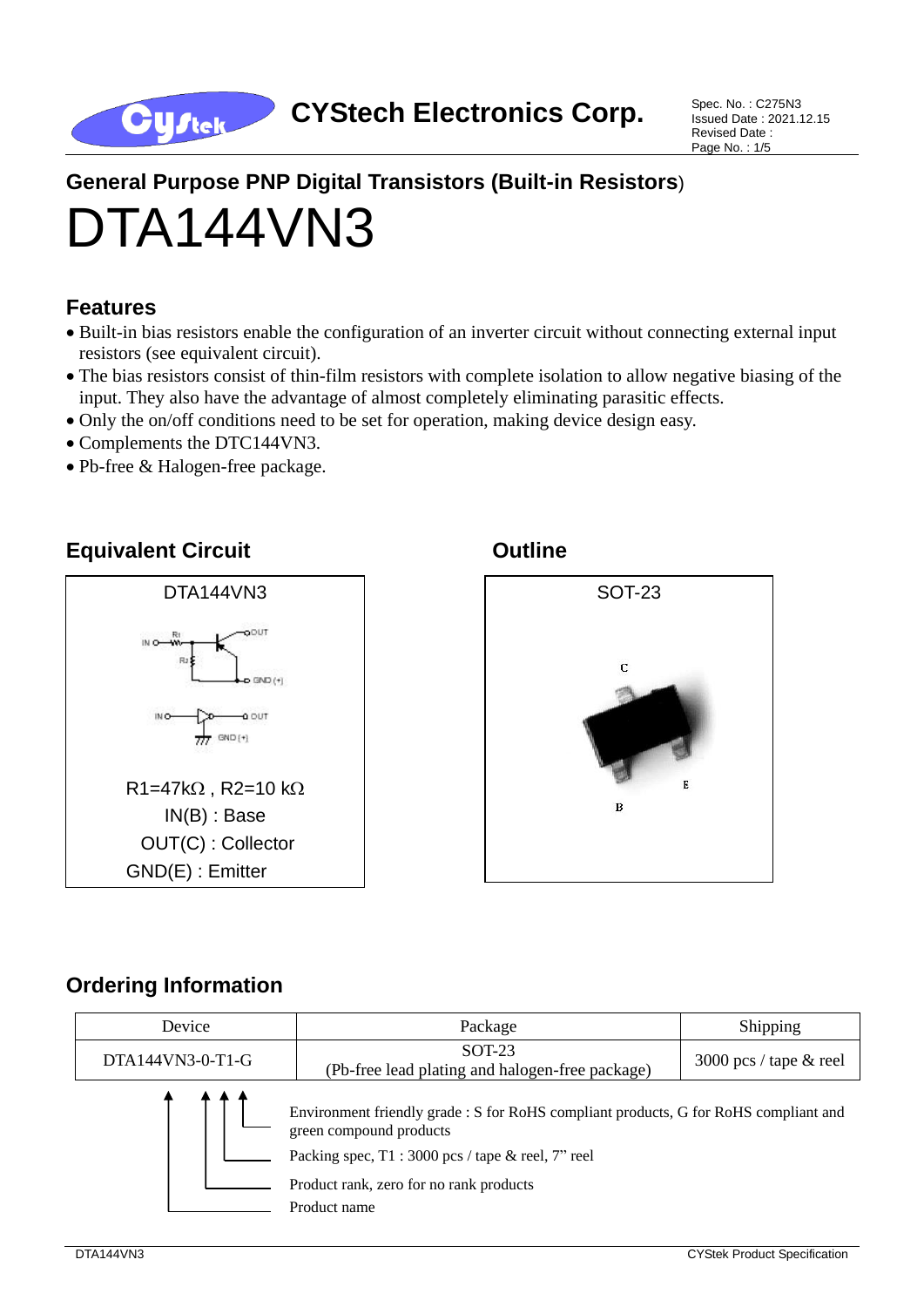

Issued Date : 2021.12.15 Revised Date : Page No. : 2/5

## **Absolute Maximum Ratings (Ta=25°C)**

| Parameter                         | Symbol          | Limits                 | Unit            |
|-----------------------------------|-----------------|------------------------|-----------------|
| <b>Supply Voltage</b>             | <b>Vcc</b>      | $-50$                  |                 |
| <b>Input Voltage</b>              | $\rm V_{IN}$    | $-40$ $-+15$           |                 |
|                                   | 10 <sup>o</sup> | $-30$                  | mA              |
| <b>Output Current</b>             | Io(max.)        | $-100$                 | mA              |
| <b>Power Dissipation</b>          | Pd              | 200                    | mW              |
| <b>Junction Temperature Range</b> |                 | $-55$ ~+150            | $\rm ^{\circ}C$ |
| <b>Storage Temperature Range</b>  | Tstg            | $-55 \rightarrow +150$ | $\circ$ C       |

## **Electrical Characteristics** (Ta=25°C)

| Parameter                   | Symbol         | Min.                     | Typ.                     | Max.                     | Unit                     | <b>Test Conditions</b>         |  |
|-----------------------------|----------------|--------------------------|--------------------------|--------------------------|--------------------------|--------------------------------|--|
| Input Voltage               | $V_{I(off)}$   | $\overline{\phantom{a}}$ |                          | $-1$                     | $\mathbf{V}$             | Vcc=-5V, Io=- $100\mu$ A       |  |
|                             | $V_{I(0n)}$    | $-5$                     |                          | $\qquad \qquad -$        | V                        | Vo= $-0.3V$ , Io= $-2mA$       |  |
| <b>Output Voltage</b>       | $V_{o(on)}$    | $\overline{\phantom{a}}$ | $-0.1$                   | $-0.3$                   | V                        | $Io/II = -10mA/ -0.5mA$        |  |
| <b>Input Current</b>        | $\mathbf{I}$   | $\overline{\phantom{a}}$ |                          | $-0.16$                  | mA                       | $V = -5V$                      |  |
| <b>Output Current</b>       | $I_{0(off)}$   | $\overline{\phantom{a}}$ |                          | $-0.5$                   | μA                       | Vcc=-50V, $V_I=0V$             |  |
| DC Current Gain             | G <sub>I</sub> | 33                       | $\overline{\phantom{a}}$ | -                        |                          | $Vo=-5V$ , $Io=-5mA$           |  |
| <b>Input Resistance</b>     | R <sub>1</sub> | 32.9                     | 47                       | 61.1                     | $k\Omega$                | $\overline{\phantom{a}}$       |  |
| <b>Resistance Ratio</b>     | $R_2/R_1$      | 0.17                     | 0.21                     | 0.26                     | $\overline{\phantom{0}}$ |                                |  |
| <b>Transition Frequency</b> | $f_T$          | $\overline{\phantom{0}}$ | 250                      | $\overline{\phantom{a}}$ | MHz                      | VCE=-10V, IE=-5mA, $f=100MHz*$ |  |

\* Transition frequency of the device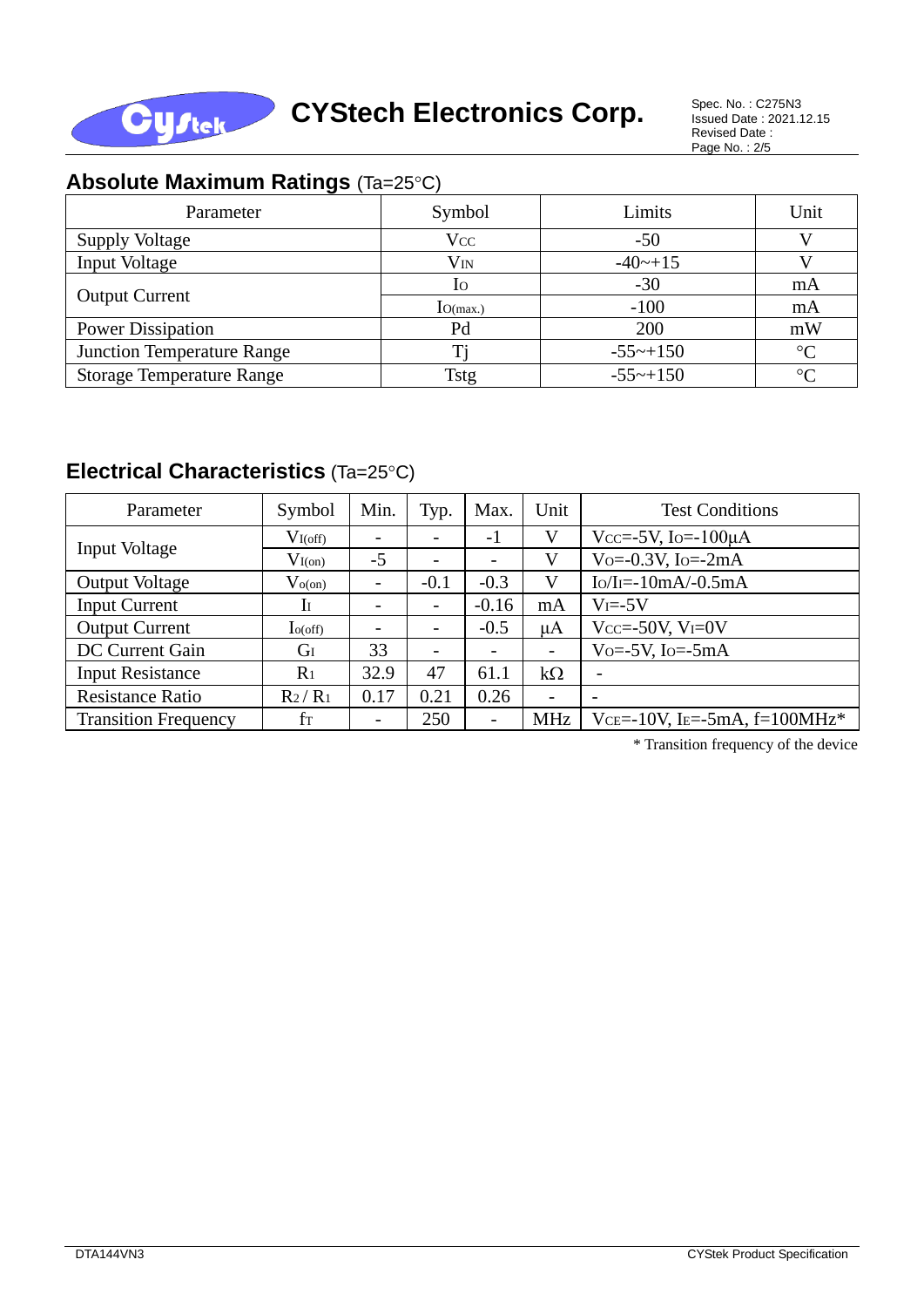

## CYStech Electronics Corp. Spec. No. : C275N3

Issued Date : 2021.12.15 Revised Date : Page No. : 3/5

## **Reel Dimension**



## **Carrier Tape Dimension**

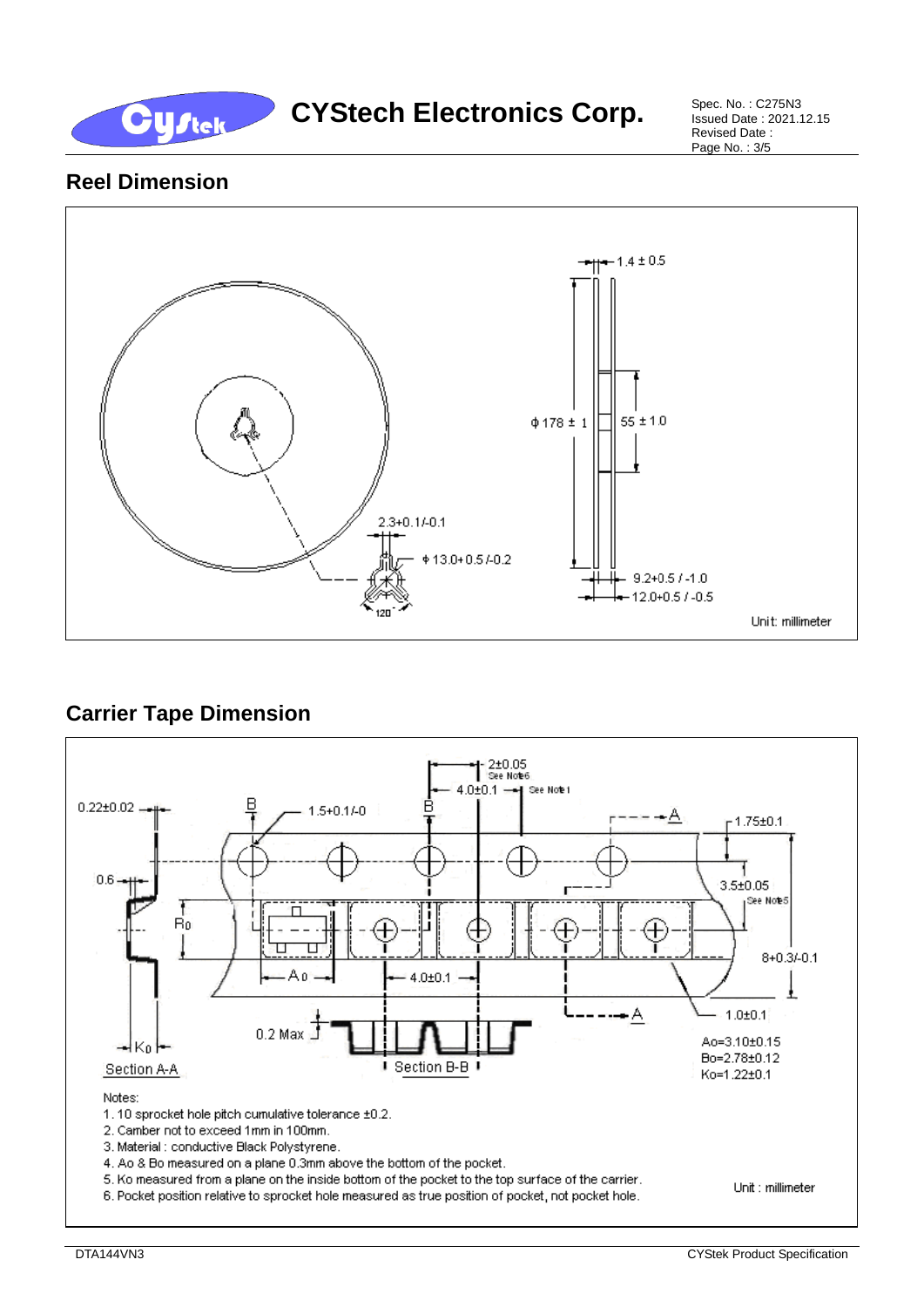

Issued Date : 2021.12.15 Revised Date : Page No. : 4/5

## **Recommended wave soldering condition**

| Product         | Peak Temperature      | <b>Soldering Time</b> |
|-----------------|-----------------------|-----------------------|
| Pb-free devices | 260 +0/-5 $\degree$ C | $5 + 1/-1$ seconds    |

## **Recommended temperature profile for IR reflow**



| Profile feature                                             | Sn-Pb eutectic Assembly | Pb-free Assembly      |  |  |
|-------------------------------------------------------------|-------------------------|-----------------------|--|--|
| Average ramp-up rate<br>(Tsmax to Tp)                       | 3°C/second max.         | 3°C/second max.       |  |  |
| Preheat                                                     |                         |                       |  |  |
| -Temperature Min(Ts min)                                    | $100^{\circ}$ C         | $150^{\circ}$ C       |  |  |
| -Temperature Max(Ts max)                                    | $150^{\circ}$ C         | $200^{\circ}$ C       |  |  |
| $-Time(ts \text{ min} to ts \text{ max})$                   | 60-120 seconds          | 60-180 seconds        |  |  |
| Time maintained above:                                      |                         |                       |  |  |
| $-Temperature(TL)$                                          | $183^{\circ}$ C         | $217^{\circ}$ C       |  |  |
| $-$ Time (t <sub>L</sub> )                                  | 60-150 seconds          | 60-150 seconds        |  |  |
| Peak Temperature(T <sub>P</sub> )                           | 240 +0/-5 $\degree$ C   | 260 +0/-5 $\degree$ C |  |  |
| Time within $5^{\circ}$ C of actual peak<br>temperature(tp) | 10-30 seconds           | 20-40 seconds         |  |  |
| Ramp down rate                                              | 6°C/second max.         | 6°C/second max.       |  |  |
| Time 25 °C to peak temperature                              | 6 minutes max.          | 8 minutes max.        |  |  |

Note : All temperatures refer to topside of the package, measured on the package body surface.